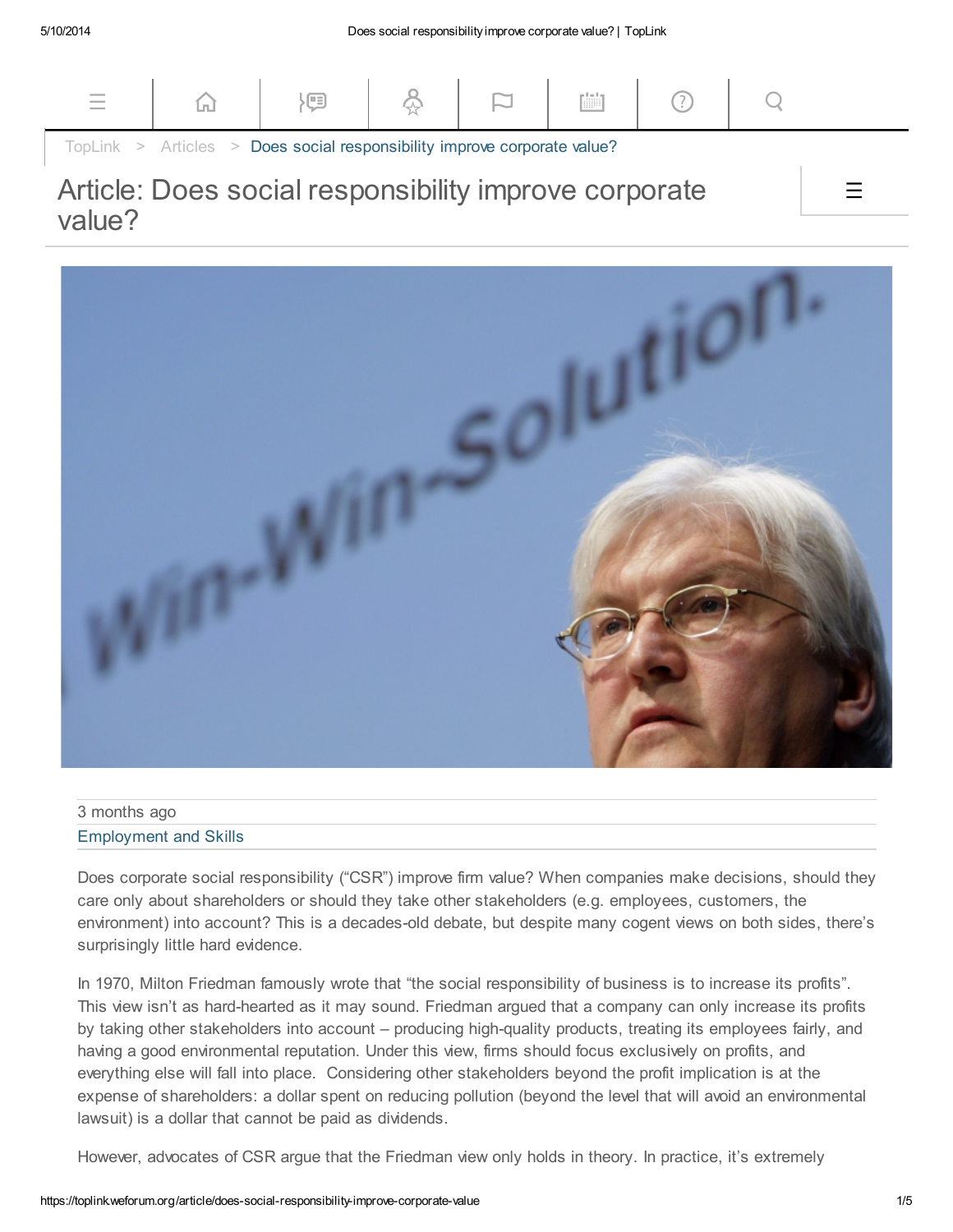## 5/10/2014 Does social responsibilityimprove corporate value? | TopLink

difficult to quantify the profit implications of most socially responsible actions. A company could decide whether to grant an employee compassionate leave by trying to calculate the potential loss in morale and productivity if the leave was withheld, but these consequences are very hard to quantify. The CSR approach would be to grant the leave simply because it's the right thing to do – because the goal of the company isn't only to maximise profits, but to treat stakeholders with compassion. Treating employees fairly will eventually manifest in greater staff retention and future productivity. However, these long-run effects are difficult to quantify, so a firm focused exclusively on profits will not invest in its stakeholders.

Whether CSR improves firm value has been studied extensively by management scholars. Most studies find a positive correlation between CSR and measures of firm performance, such as profits. However, correlation doesn't imply causation. It may not be that CSR causes a firm to perform better, but instead that firm performance causes CSR – only firms that are performing well can afford to spend money on its other stakeholders. In addition, some studies consider only one industry, or a short time period, and so are hard to generalize.

I decided to tackle this long-standing management question using a methodology from a different field – finance. This approach involves linking CSR not to profits, but to future stock returns, which reduces reverse causality concerns. If it was high profits that caused CSR, then the high profits would mean the company's stock price would already be high today, and so we shouldn't expect higher stock returns going forward.

The next decision is how to measure CSR. The main challenge is that CSR is extremely difficult to measure objectively, as it's intangible. Tangible measures do exist – for example, one could measure workplace diversity by whether there's a minority on the board. However, tangible measures are relatively superficial and thus easy to manipulate. For example, a company that cared little about workplace diversity could put a token minority on the board to "check the box". A separate challenge is that CSR comprises of many different dimensions – responsibility to employees, customers, the environment, etc, and it's unclear how to weight these different constituencies.

I thus focused on one particular dimension of social responsibility – employee satisfaction. I chose this dimension as a very thorough measure of it exists. Since 1984, there has been a list of the "100 Best Companies to Work for In America". This list is compiled by surveying the employees themselves – it's the ultimate in fundamental, grass-roots analysis. Two hundred and fifty employees are randomly selected in a firm and asked 57 questions on various aspects of employee satisfaction (credibility, respect, fairness, pride/camaraderie), which had been developed through extensive discussions with managers, employees and workplace experts. As a result, it's arguably the most respected measure of employee satisfaction. Equally importantly, it has been available since 1984, and thus I have a long time-series which comprises both recessions and booms.

The first list came out in a book in March 1984, then another book in February 1993, and then in the January edition of Fortune magazine every year from 1998. My methodology involves buying a the Best Companies in April 1984, rebalancing the portfolio in March 1993 to take the new list into account, and then rebalancing it every February from 1998. The one month delay is because I wish to test not only that employee satisfaction improves firm value, but also whether the market recognizes this link. Even if employee satisfaction improves firm value, my strategy should earn no returns if the market recognizes this link. As soon as a company appears in the Best Companies list, its stock price should go up, so I shouldn't be able to generate returns by buying it one month too late.

I compare the returns of the Best Companies not only to the overall market, but also to companies in the same industry. For example, Google is frequently in the Best Companies list, but its high returns could be due to the tech industry doing well, rather than its employee satisfaction. I also compare each company to peer firms with similar characteristics (e.g. size, dividend yield, recent performance, valuation ratios). In short, I try to control for as much as possible, to isolate the effect of employee satisfaction. I also remove the effect of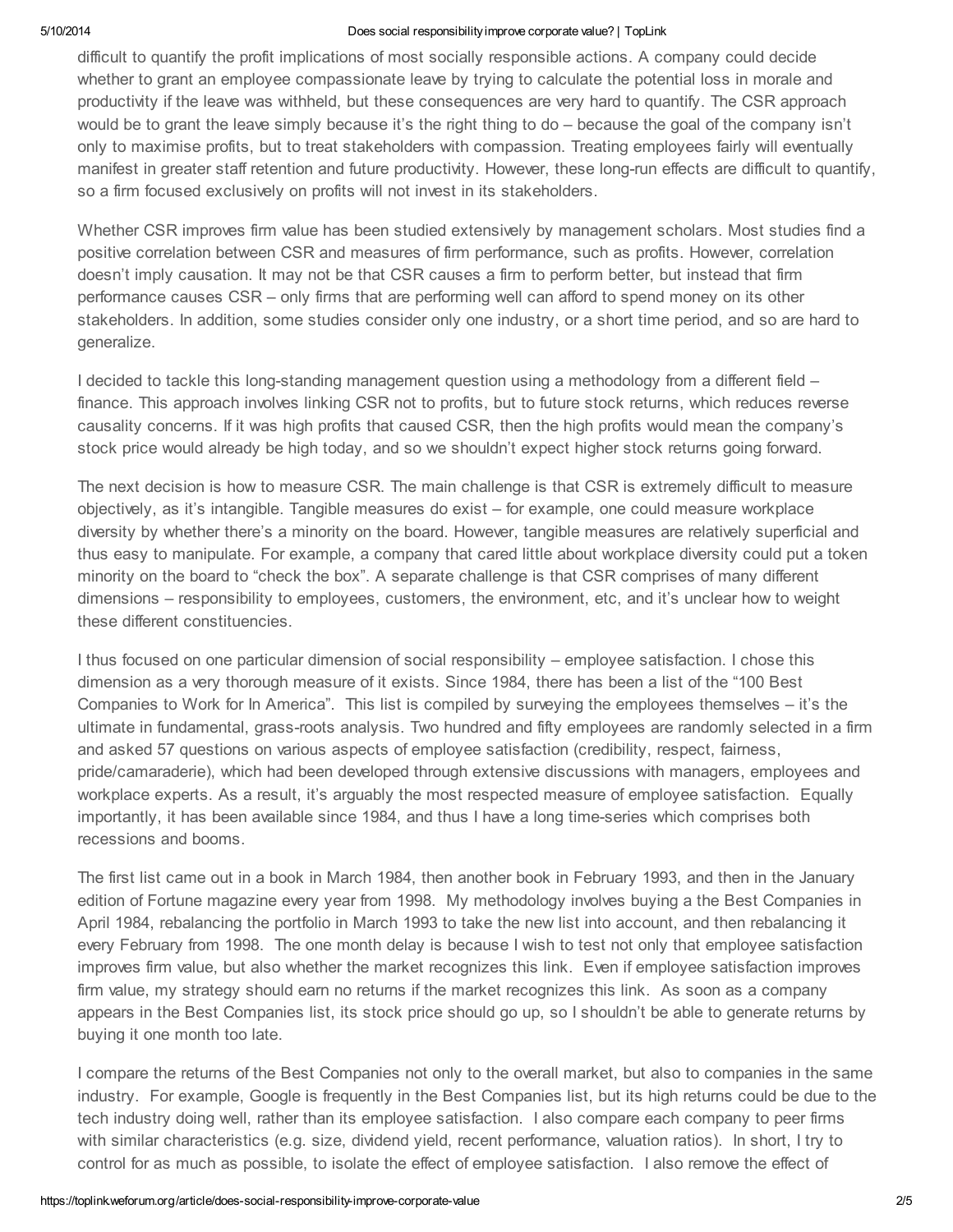## 5/10/2014 Does social responsibilityimprove corporate value? | TopLink

outliers, to ensure that any superior performance of the Best Companies isn't due to a few star performers such as Google.

I find that the Best Companies beat the market by 2-3%/year, over a 26-year period from 1984-2009. This outperformance is highly statistically significant, and also economically meaningful – a fund manager who beats the market by 1%/year for 5 years is considered to be skilled. Moreover, this outperformance is based on a very simple trading strategy using public information on large firms.

The results have three main implications. First, they suggest that employee satisfaction is beneficial for firm value. While it may seem natural that companies should do better if their workers are happier, this is far from obvious. Indeed, the 20th century way of managing workers is to view them as any other input – just as manager shouldn't overpay for or underutilize raw materials, they shouldn't do so with workers. High worker satisfaction may be a sign that workers are overpaid or underworked. However, the world is different nowadays. Human capital is the main asset in many firms, and employee welfare can improve productivity, retention, and recruitment.

Second, even though employee satisfaction may be beneficial in the modern firm, the market doesn't recognize this link. Even though I wait a month before forming my portfolios, the strategy generates superior returns. Similarly, the Best Companies typically report earnings that beat analyst expectations – analysts aren't aware of the benefits of worker welfare. Indeed, I show that it takes 4-5 years before the market fully incorporates the value of employee satisfaction. This may be because traditional methods of valuing companies are based on the 20th century firm, and emphasize tangible factors such as short-term profits. This result has broader implications for firms' incentives to invest for the long-run. If investors continue to value companies based on short-term profit, then managers will pursue short-term profit rather than long-run growth.

Third, Socially Responsible Investing (SRI) – incorporating social considerations into portfolio choice – can add value. The traditional view is that SRI is costly to investment performance, as it involves screening out good investments and screening in bad investments. However, the Best Companies strategy generates high returns while supporting companies who treat employees responsibly – investors can do well and do good. This result is a consequence of the first two implications – employee satisfaction is beneficial (the first implication) but the market doesn't recognise that it's beneficial (the second implication).

In concluding, it's worth highlighting some caveats to my study. First, I've only shown a link between stock returns and employee satisfaction, and not other dimensions of CSR. Further research must be done to study whether there's any link with environmental protection, animal rights, etc. However, since the traditional view is that no dimension of CSR should add value, the results are an important first step towards demonstrating the benefits of CSR more broadly. Second, while I control for many observable factors (industry performance, firm size, dividend yield, etc.), I can't rule out the explanation that an unobservable variable (e.g. good management) causes both employee satisfaction and superior returns. If so, my first implication is no longer causal – improving employee satisfaction (without changing management) won't improve stock returns. However, the other two implications remain. It remains the case that the stock market misvalues intangibles – just that the intangible being misvalued is good management rather than employee satisfaction. It also remains the case that a socially responsible investor could have bought companies that treat their employees well and earned superior returns.

## Further reading:

Edmans, Alex (2011): "Does the Stock Market Fully Value [Intangibles?](http://faculty.london.edu/aedmans/Rowe.pdf) Employee Satisfaction and Equity Prices". Journal of Financial Economics 101(3), 621-640

Edmans, Alex (2012): "The Link Between Job Satisfaction and Firm Value, With Implications for Corporate Social [Responsibility."](http://faculty.london.edu/aedmans/RoweAMP.pdf) Academy of Management Perspectives 26(4), 1-19